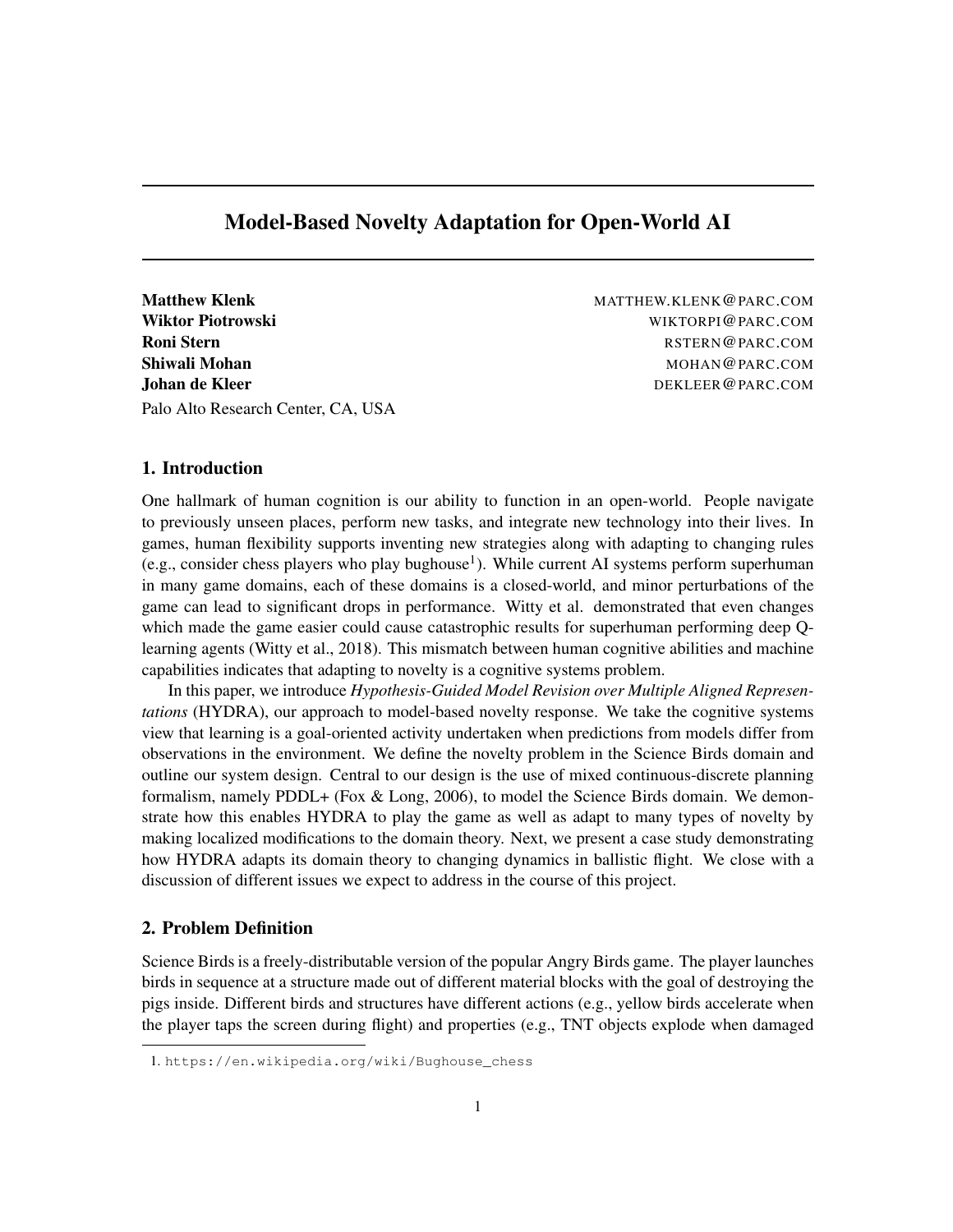by birds or other falling objects). Science Birds is a challenging domain for AI agents due to the continuous action space and the large state space of resulting block configurations, and has maintained a yearly competition since 2012 (Renz et al., 2019).

Our agent interacts with the game through a server with the following API. After the level is loaded, the agent is given a list of objects with their outer hull polygons and a color-map that specifies the amount of each color in inside the polygon<sup>2</sup>. The agent specifies shots by providing an  $(X, Y)$  position to launch from and a time t to tap the screen. The screen tap initiates actions based on bird type (e.g., a bomb bird will explode a few seconds after it is tapped). After each action, the score is updated.

We are studying novelty as something that is introduced into the environment while an agent is performing tasks. In the context of Science Birds, the agent plays a sequence of levels. At some point in the sequence, novelty is introduced and all subsequent levels behave with the novelty. An example of novelty is the introduction of a new bird type with different dynamics and actions that would be available in future levels. Our objective is to play the game, *detect* the novelty when it occurs, and *respond* to it. The result of this learning will enable our agent to mitigate the effects of the novelty on its performance and, when possible, take advantage of new opportunities available due to the change in the environment on future problems in the sequence. Figure 1 illustrates this process and how we intend to measure performance against a state-of-the-art AI system that is not designed to respond to novelty.



Figure 1. A sample Science Birds problem (left) and relevant metrics (right). While we expect that a SOTA agent will outperform novelty responsive AI systems (e.g., HYDRA) as it is would be tailored to the particular domain, we expect HYDRA to recover more quickly after novelty is introduced.

## 3. Proposed Approach

Figure 2 shows an overview of our proposed approach. Science Birds provides the score for the level and a description of the objects. HYDRA classifies these objects into types in its domain theory, and assesses if they have behaved consistently with the domain theories expectations. These expectations could be driven by quantitative or qualitative composable models. Any inconsistencies are localized to model components using model-based diagnosis and learning problems are formu-

<sup>2.</sup> Raw pixels for the entire image are also available, but we do not use them in our system.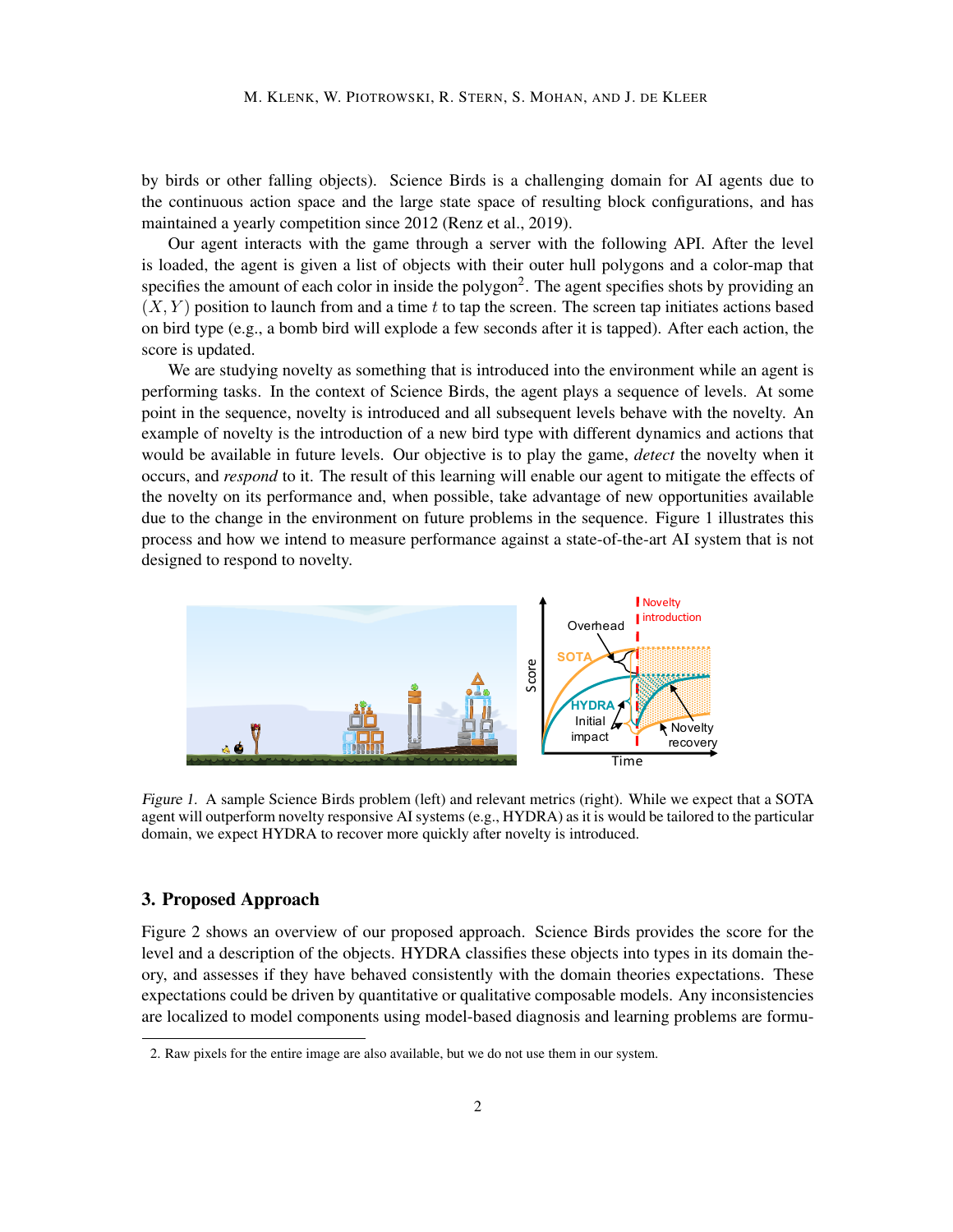

 $\alpha$  at follow even a massible Figure 2. The HYDRA architecture draws on multiple model representations to plan actions, observe their effects, and focus learning.

encels, and focus fearning.<br>lated. For example, if HYDRA does not understand why a structure has not fallen over, a possible n, HYDRA may generate a<br>
for evidence of rigid object explanation is that there is an unseen rigid object supporting it. Then, HYDRA may generate a plan to satisfy the learning goal by shooting a bird in that area and look for evidence of rigid object mechanics.

# 4. Adapting to Novelty with PDDL+

HYDRA's approach is centered around a *planning* module tasked with solving Science Birds levrandomly chosen pig using Science Birds lev-<br>-linear dynamics as well as problems where most world<br>s are governed by chains of redict without modeling the els. Science Birds is an interesting planning problem containing non-linear dynamics as well as both discrete and continuous behaviour. Unlike many other planning problems where most world changes are the direct result of agent actions, Science Birds dynamics are governed by chains of reactions triggered by agent actions. These reactions are difficult to predict without modeling the physics of the Science Birds world.

physics of<br>Due t<br>MYDPA hold. The agent has no direct control over processes and events, and can only interact with exogehous activity indirectly. As hotel above, selence Birds is overwhelmingly governed by<br>and events. Thus, PDDL+ is an attractive language for the Science Birds domain theory. the planning formalism for  $n$  the table for the total as the total based on the total based on the total based on the total based on the total based on the total based on the total based on the total based on the total b length of its trajectory. The interactions with the environment. The defining characteristic of PDDL+ is the ability to model executions with discrete events and continuous precesses. Further apply discrete  $\frac{1}{2}$  an only interact with exoge $f(x)$  fourthcases  $\frac{dy}{dx}$  is domain theory. Due to these properties, we chose PDDL+ (Fox  $\&$  Long, 2006) as the planning formalism for HYDRA. PDDL+ allows modelling of the environment, its dynamics and behaviour, as well as the model exogenous behaviour with discrete events and continuous processes. Events apply discrete effects instantaneously, whereas processes apply changes continuously while their preconditions nous activity indirectly. As noted above, Science Birds is overwhelmingly governed by processes

Fo date, we have created a FDDL+ model that solves a variety of science Brids levels. However, planning in PDDL+ can result in search space explosion due to the tight integration of planning and scheduling over a continuous timeline. To improve the performance, our science Birds induction-<br>relies heavily on the *Theory of Waiting* (McDermott, 2003) and currently employs only one action responsible for the release of the bird from the slingshot. This reduces the number of decision points reduces These can be described as the destruction of planning,  $\ddot{a}$ , dynamics, dynamics, dynamics, dynamics, dynamics, dynamics,  $\ddot{a}$ , dynamics, dynamics, dynamics, dynamics, dynamics, dynamics, dynamics, dynamics, dynami namite and round blocks strategies. The decision of which strategies. The decision of which which we determine strategy to use is a base in the entirely decision points To date, we have created a PDDL+ model that solves a variety of Science Birds levels. However, and scheduling over a continuous timeline. To improve the performance, our Science Birds model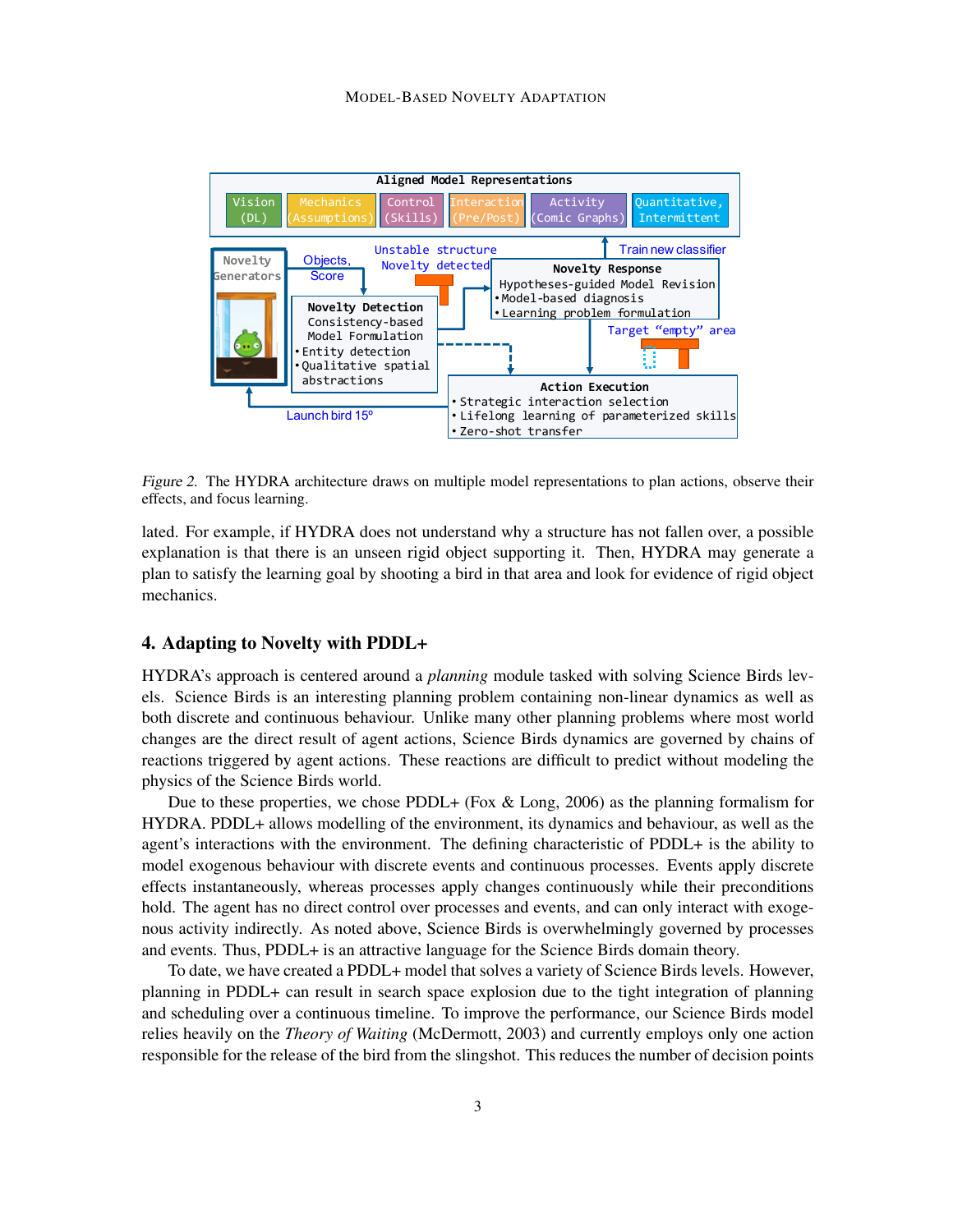| <b>Novelty types</b>              | PDDL+ domain adjustment                 | <b>Novelty example in Science Birds</b> |
|-----------------------------------|-----------------------------------------|-----------------------------------------|
| Spatio-temporal Transformation    | Fluent changes                          | Increased the force of gravity          |
| <b>Structures Transformation</b>  | New objects and fluents                 | Introduced new type of bird             |
| Processes Transformation          | New and/or changing existing processes  | Introduced wind                         |
| <b>Constraints Transformation</b> | New preconditions and/or changed events | Only explosions can kill pigs           |

Table 1. Description of example novelties that can be encountered in Science Birds, changes to the PDDL+ model required to accommodate them, and their corresponding novelty types defined by Langley (2020).

in the search, which significantly reduces the branching factor. For the dynamics, events represent collisions between birds, pigs, blocks, platforms, TNT blocks, and the ground, whereas processes capture the ballistic motion of birds under gravity and changing the possible angle of launch. When our agent receives a Science Birds level to play, it automatically translates it to a PDDL+ planning problem under our Science Birds PDDL+ model. Then, we use an off-the-shelf PDDL+ planner, UPMurphi (Della Penna et al., 2009), to obtain a plan.

#### 4.1 Hypothesis-Guided Model Revision

An advantage of having a PDDL+ model is that it enables simulating the expected state of the world over time after an action is performed. HYDRA leverages this capability to detect novelty, as follows. After HYDRA performs an action, it observes the game and collects periodic states from the game API. Then, HYDRA checks if this sequence of states is consistent with the sequence of states it expected to observe according to the model. A novelty is detected when the discrepancy between the observed and expected sequence of states exceeds a predefined threshold.

Following Langley's recent *Theory of Environmental Change* (Langley, 2020), we view novelty as a *transformation* of the underlying world model. To adapt to novelty, HYDRA must update its domain model. To accomplish this, it searches for a hypothesis about the transformations that would be consistent with the observations. HYDRA uses a set of *Model Manipulation Operators* to transform the PDDL+ domain theory. To check if a sequence of MMOs is consistent with the observations, we apply them to the current PDDL+ model, simulate the expected sequence of states according the modified model, and check if this sequence of states is consistent with the sequence of states observed in the game. After a consistent model has been found, it is used by HYDRA to generate future plans.

There may be multiple models consistent with the current observations. Also, new novelties may occur over time. Therefore, the process of detecting novelties and adapting HYDRA's PDDL+ model to them is continuous: after every action HYDRA performs, it checks if the current observation is consistent with its model. If it is not, it searches for a sequence of MMOs that would yield a model that is consistent with the current and previously collected observations.

#### 4.2 Searching for Consistent PDDL+ Models and Applicable MMOs

A future objective of this work is to characterize the necessary and sufficient types of MMOs that are needed to adapt to different types of novelties. In our current implementation, we focused in simple MMOs that modify the value of constant fluents in the PDDL+ model such as the force gravity applies on flying objects, the size of the birds, and the speed in which the slingshot's angle is adjusted.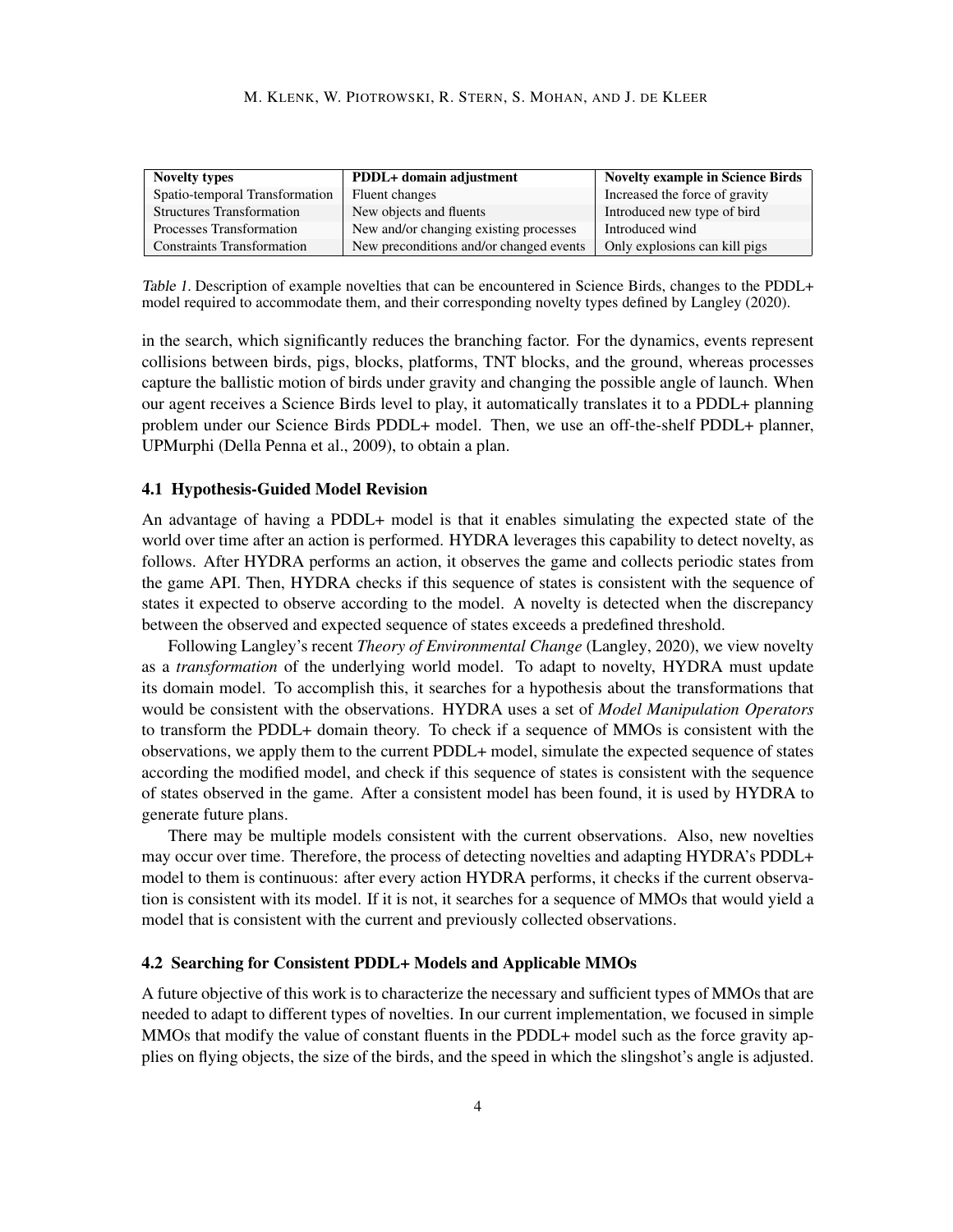#### MODEL-BASED NOVELTY ADAPTATION



Figure 3. Example of automated model-repair with HYDRA.

Table 1 maps possible types of MMOs to types of novelties as defined by Langley (Langley, 2020) along with examples from Science Birds.

The number of MMOs may be very large and thus finding a sequence of MMOs that may yield a consistent model is a challenging combinatorial search problem. We expect to need heuristics to guide the search in an efficient manner. In our current implementation, we run a Greedy Best-First Search algorithm that uses a heuristic that prefers shorter sequences of MMOs that yield models that are more consistent.

#### 4.3 Case Study: Auto-Tuning Gravity

To demonstrate how HYDRA works, we performed the following case study. The agent is given a simple Science Birds level shown in Figure 3, in which it needs to hit a pig that is elevated on some platform. We intentionally set the agent's PDDL+ model to be incorrect by setting the force it assumes gravity applies on objects to be significantly higher than its real value. Using this incorrect PDDL+ model, the agent fails to create a plan that hits the pig, since it cannot throw the bird strong enough to overcome the force of gravity it assumes. In such a case, the agent chooses an arbitrary action, which in this case was to throw the bird at a very high angle. The resulting trajectory is shown in Figure 3 (left). Then, HYDRA uses the observed trajectory of the bird to correct its PDDL+ model. Specifically, the MMOs we used were to modify the gravity parameter by either adding or subtracting 30 from its value. HYDRA uses these MMOs to search for a PDDL+ model that is consistent with the observed trajectory. In this case, HYDRA is able to find such a model, modifying its gravity parameter to a value that is much closer to the correct value. Using the revised model, HYDRA is now able to create a plan that accurately shoots the pig and wins the game, as shown in Figure 3 (right).

## 5. Discussion

This early stage work opens up a number of research questions:

- 1. Are MMOs and search heuristics domain independent? That is, as we transition the technique to other domains (e.g., Minecraft, inverted pendulum control, and simulated driving) will the MMO's change?
- 2. How much of the domain revisions will be done within the PDDL+ model versus in other models in the system? For example, while the classification task of mapping observations to types is not performed in PDDL+, the types themselves are.